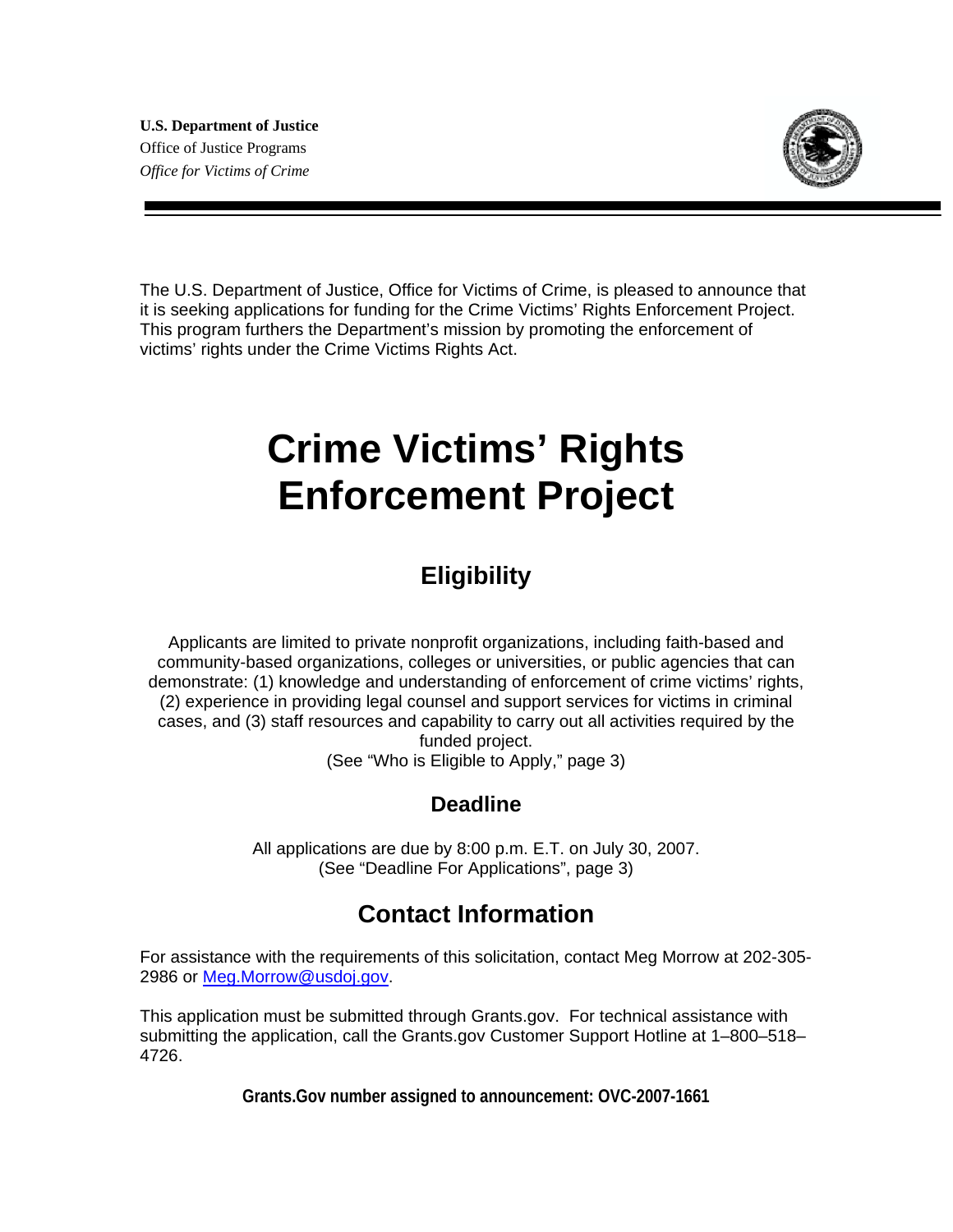# **CONTENTS**

| <b>Overview of Cooperative Agreement</b>                                                                                                                        |    |  |  |
|-----------------------------------------------------------------------------------------------------------------------------------------------------------------|----|--|--|
| Deadline: Registration                                                                                                                                          | 3  |  |  |
| Deadline: Application                                                                                                                                           |    |  |  |
| Eligibility                                                                                                                                                     | 3  |  |  |
| <b>Project Specific Information</b>                                                                                                                             | 4  |  |  |
| <b>Performance Measures</b>                                                                                                                                     |    |  |  |
| How to Apply                                                                                                                                                    | 6  |  |  |
| What An Application Must Include:                                                                                                                               |    |  |  |
| <b>Standard Form 424</b><br>Program Narrative<br><b>Budget and Budget Narrative</b><br>Indirect Cost Rate Agreement (if applicable)<br><b>Other Attachments</b> |    |  |  |
| <b>Selection Criteria</b>                                                                                                                                       | 10 |  |  |
| Review Process (if applicable)                                                                                                                                  |    |  |  |
| <b>Additional Requirements</b>                                                                                                                                  |    |  |  |
| Application Checklist (if applicable)                                                                                                                           |    |  |  |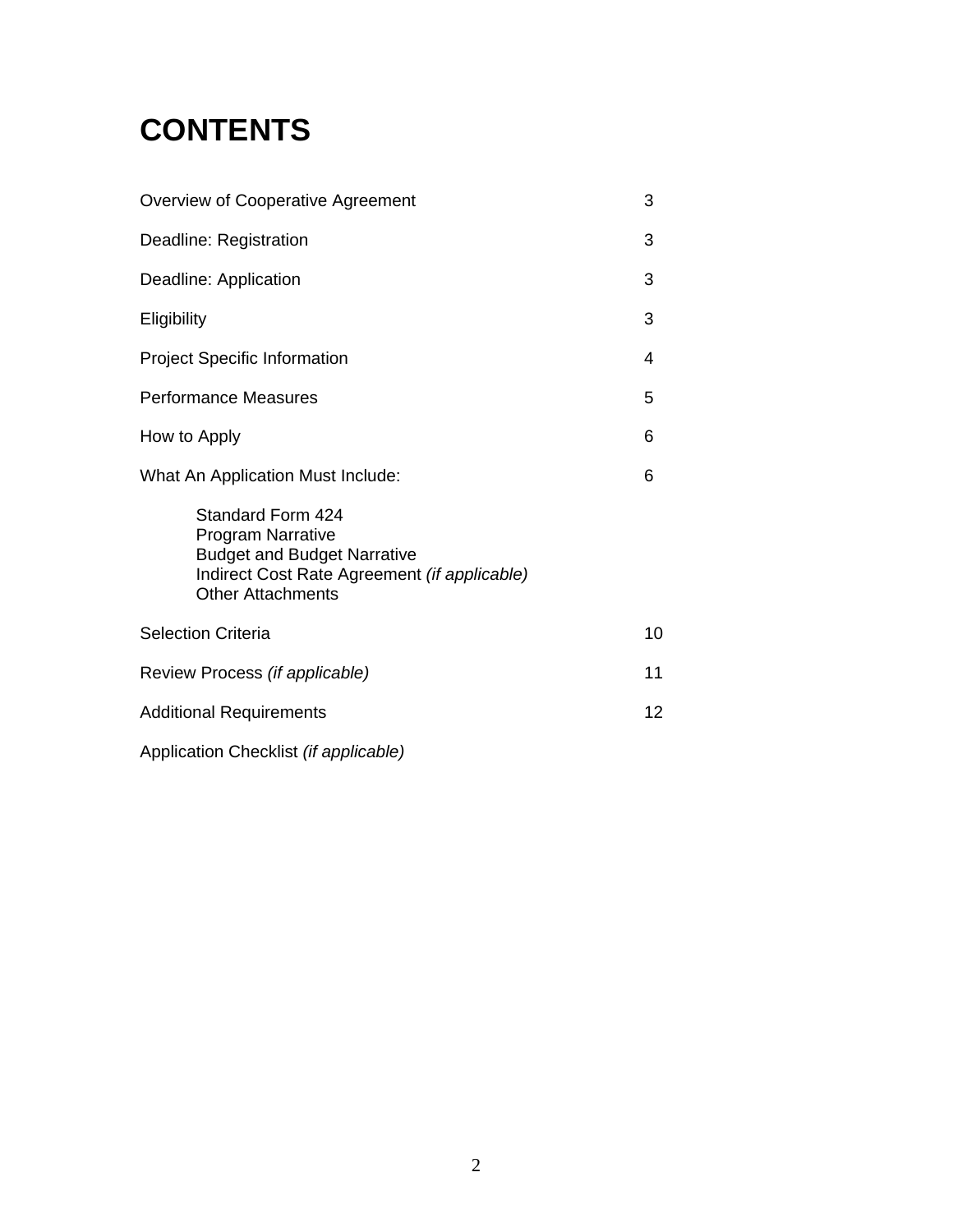# **Crime Victims' Rights Enforcement Project (CFDA #16.747)**

### **Overview**

This cooperative agreement will support the enforcement of victims' rights at the federal level under the Crime Victims' Rights Act (CVRA), and the state level. Funding will be used to enhance and expand new or existing federal or state crime victim legal clinics. This project is authorized under 42 U.S.C. Section 10603d(a) and funded under Pub. L. No. 110-5, embedded secs. 101-104; Pub. L. No. 109-108, 119 Stat. 2290, 2299.

# **Registration**

Registering with Grants.gov is a one-time process; however, if you are a first time registrant, it could take up to several weeks to validate and confirm your registration and for you to receive your user password. OJJDP highly recommends that you register as early as possible to prevent delays in submitting your application package by the specified deadline. There are three steps that you must complete before you may register: (1) Register with the Central Contractor Registry (CCR); (2) Register yourself as an authorized organization representative (AOR); and (3) Be authorized as an AOR by your organization. For more Information, go to www.grants.gov. **Note: You must renew your CCR registration once a year. If you fail to renew your CCR registration, you may be prohibited from submitting a grant application through Grants.gov.** 

# **Deadline: Application**

The due date for applying for funding under this announcement is July 30, 2007.

# **Eligibility**

Applicants are limited to public agencies, colleges and universities, state governments, and private, nonprofit organizations, including faith-based organizations, that can demonstrate capability to carry out all activities required by the funded project (see below).

**Faith-Based And Other Community Organizations:** Consistent with President George W. Bush's Executive Order 13279, dated December 12, 2002, and 28 C.F.R. Part 38, it is DOJ policy that faith-based and other community organizations that statutorily qualify as eligible applicants under DOJ programs are invited and encouraged to apply for assistance awards to fund eligible grant activities. Faith-based and other community organizations will be considered for awards on the same basis as other eligible applicants and, if they receive assistance awards, will be treated on an equal basis with all other grantees in the administration of such awards. No eligible applicant or grantee will be discriminated for or against on the basis of its religious character or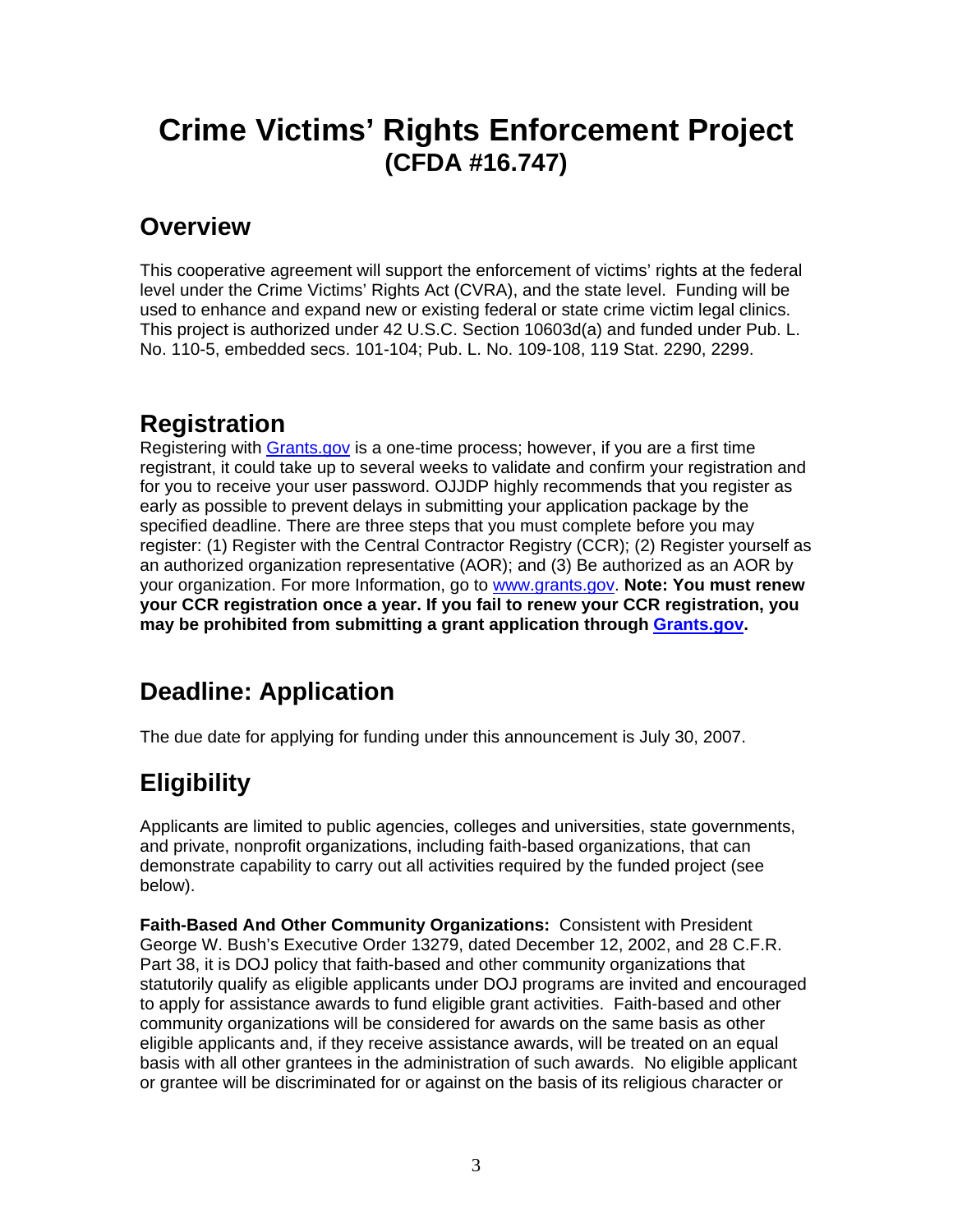affiliation, religious name, or the religious composition of its board of directors or persons working in the organization.

Faith-based organizations receiving DOJ assistance awards retain their independence and do not lose or have to modify their religious identity (e.g., removing religious symbols) to receive assistance awards. DOJ grant funds, however, may not be used to fund any inherently religious activity, such as prayer or worship. Inherently religious activity is permissible, although it cannot occur during an activity funded with DOJ grant funds; rather, such religious activity must be separate in time or place from the DOJfunded program. Further, participation in such activity by individuals receiving services must be voluntary. Programs funded by DOJ are not permitted to discriminate in the provision of services on the basis of a beneficiary's religion.

Applicants are encouraged to review the Civil Rights Compliance section under "Additional Requirements" in this announcement.

# **Project Specific Information**

**Award Information:** Up to ten cooperative agreements will be awarded for up to \$200,000 each, with an award period of 12-18 months. Organizations proposing to provide subgrants to several legal clinics may apply for an amount exceeding \$200,000.

**Program Strategy**: There have been several advances in the area of crime victims' rights in recent years, including enactment of the Justice for All Act of 2004 (Public Law 108-405), or JFAA. The JFAA was signed into law by President George W. Bush on October 30, 2004. The Act contains four major sections related to crime victims and the criminal justice process. A key component of the JFAA is the Crime Victims' Rights Act (CVRA), which applies certain, specific courses of action to help enforce victims' rights. CVRA authorizes the Director for the Office for Victims of Crime (OVC) to provide grants for "the enforcement of crime victims' rights." This can include the provision of legal counsel and support services for victims in criminal cases for the enforcement of crime victims' rights in Federal jurisdictions and in States and tribal governments that have laws substantially equivalent to the provisions of chapter 37 of title 18, United States Code.

OVC will use funding in Fiscal Year 2007 to support clinics that provide legal counsel and support services for victims in criminal cases for the enforcement of crime victims' rights in federal, state, and tribal jurisdictions; or organizations that provide training and technical assistance to such clinics. Organizations may use the funding to provide legal representation to victims of crime in an effort to enforce victims' rights under the CVRA; technical assistance, training, and support to legal clinics that provide victim services; and education and training on the CVRA. To accomplish these goals, specific activities will include:

- Providing pro bono legal representation to victims of crime
- Representing crime victims in criminal court proceedings at the trial and appellate levels
- Educating and training criminal justice professionals, law students, attorneys, the local bar, and others on victims' rights
- Engaging law students to expose them to and train them in the area of crime victims' rights law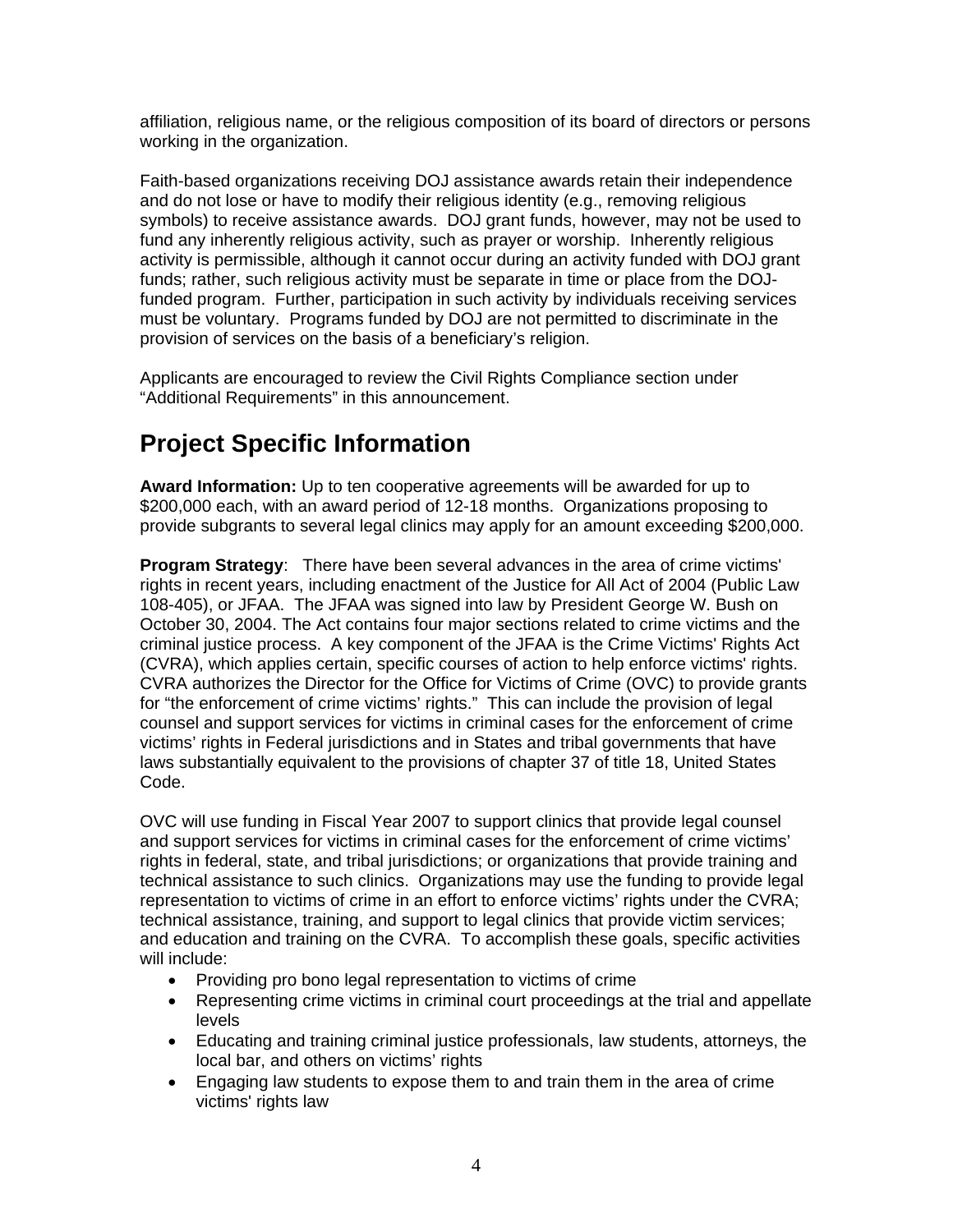• Providing intensive legal technical assistance and training to the clinics as the clinics undertake their efforts to ensure that victims' rights are enforced.

Should OVC choose to fund one organization, that organization must have the capacity to award subgrants to individual legal clinics, in addition to supporting all of the requirements listed in the bullet points above. This grantee must be able to provide programmatic, financial, and administrative oversight and support to multiple legal clinics. Additionally, the grantee will be expected to provide intensive legal technical assistance and training to multiple clinics as the clinics undertake their efforts to ensure that victims' rights are enforced. The grantee must also provide education and training to criminal justice professionals across the country on victims' rights issues.

**Match requirement:** There is no match requirement for this project.

## **Performance Measures**

To assist in fulfilling the Department's responsibilities under the Government Performance and Results Act (GPRA), P.L. 103-62, applicants who receive funding under this solicitation must provide data that measures the results of their work. Performance measures for this solicitation are as follows:

| Objective      |                                                                                                              | <b>Performance Measures</b>                                                                             | <b>Data Grantee Provides</b>                                                                                                             |
|----------------|--------------------------------------------------------------------------------------------------------------|---------------------------------------------------------------------------------------------------------|------------------------------------------------------------------------------------------------------------------------------------------|
|                | 1. Enhance/establish<br>crime victim legal clinics<br>to ensure enforcement<br>of victims' rights.           | Percent increase in the<br>number of crime victims<br>represented in federal or<br>state criminal court | Total number of crime victims<br>represented in federal or state<br>criminal court at beginning<br>and conclusion of reporting<br>period |
| 2 <sup>2</sup> | Place a social<br>worker/community<br>liaison in victim legal<br>clinic for outreach to<br>victims and other | Percent increase in the<br>number of legal clinic<br>attorneys                                          | Total number of legal clinic<br>attorneys at beginning and<br>conclusion of reporting period                                             |
| 3.             | participants in the<br>criminal justice system.<br>Establish and<br>implement cohesive                       | Percent increase in number<br>of collaborative partners in<br>clinic's geographic area                  | Total number of collaborative<br>partners in the clinic areas at<br>beginning and conclusion of<br>reporting period                      |
|                | education strategies for<br>participants in the<br>criminal justice system.                                  | Percent increase in number<br>of social workers/<br>community liaisons in the<br>clinics                | Number of social<br>workers/community liaisons in<br>clinic sites at beginning and<br>conclusion of reporting period                     |
|                |                                                                                                              | Number of technical<br>assistance request<br>responses                                                  | Number of technical<br>assistance responses during<br>reporting period                                                                   |
|                |                                                                                                              | Number of professionals<br>trained                                                                      | Number of professionals<br>trained during reporting period                                                                               |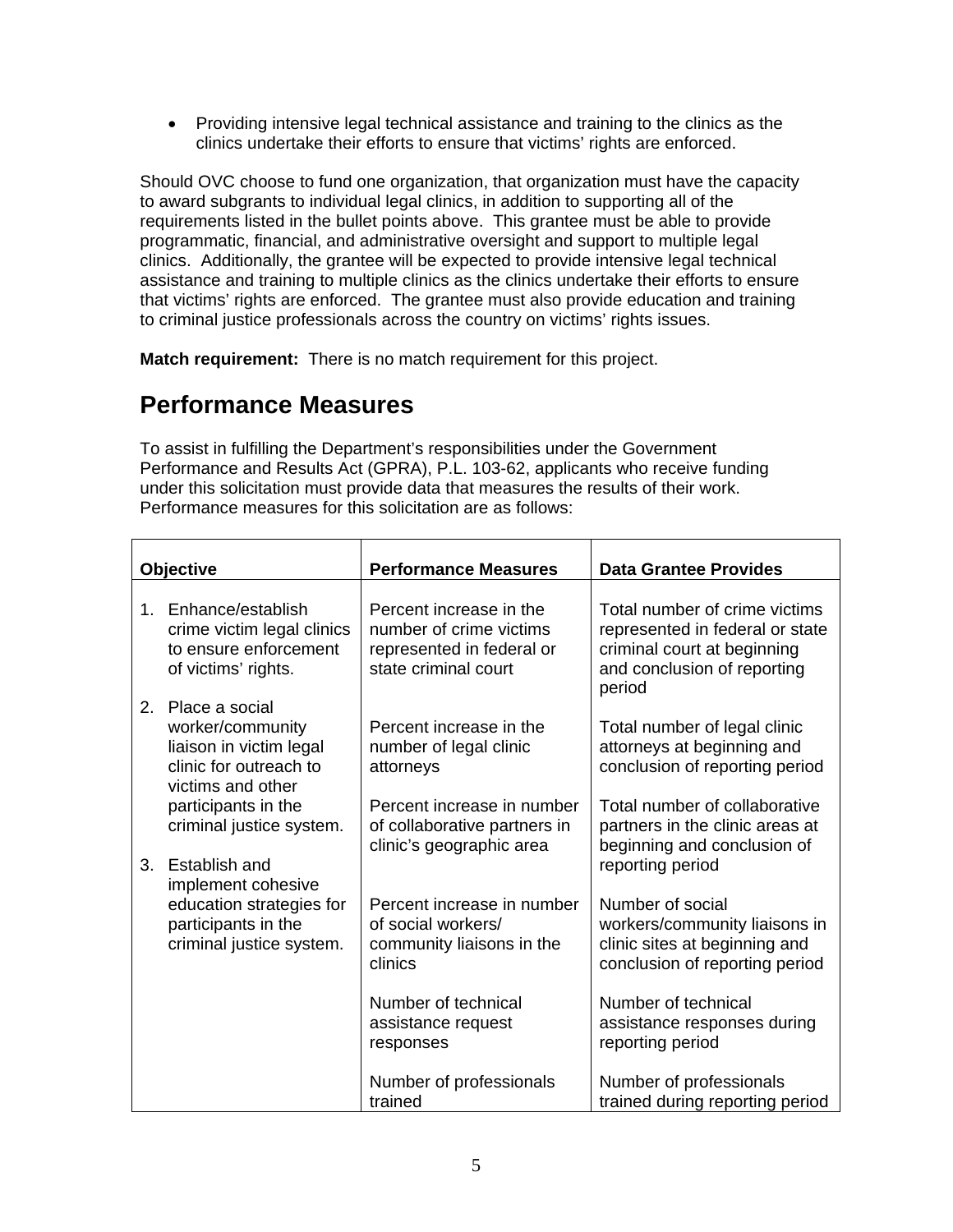| Number of training sessions<br>provided | Number of training sessions<br>during reporting period |
|-----------------------------------------|--------------------------------------------------------|
|                                         |                                                        |

# **How to Apply**

DOJ is participating in the e-Government initiative, one of 25 initiatives included in the President's Management Agenda. Part of this initiative -- Grants.gov -- is a "one-stop storefront" that provides a unified process for all customers of federal grants to find funding opportunities and apply for funding.

**Grants.Gov Instructions.** You can find complete instructions at www.grants.gov. If you experience difficulties at any point during this process, call the Grants.gov Customer Support Hotline at 1–800–518–4726.

**CFDA Number:** The Catalog of Federal Domestic Assistance (CFDA) number for this solicitation is 16.747, titled "Crime Victims' Rights Act," and the funding opportunity number is OVC-2007-1661.

**A DUNS number is required:** The Office of Management and Budget requires that all businesses and nonprofit applicants for Federal funds include a DUNS (Data Universal Numeric System) number in their application for a new award or renewal of an award. Applications without a DUNS number are incomplete. A DUNS number is a unique ninedigit sequence recognized as the universal standard for identifying and keeping track of entities receiving Federal funds. The identifier is used for tracking purposes and to validate address and point of contact information. The DUNS number will be used throughout the grant life cycle. Obtaining a DUNS number is a free, simple, one-time activity. Obtain one by calling 1-866-705-5711 or by applying online at http://www.dunandbradstreet.com. Individuals are exempt from this requirement.

# **What An Application Must Include**

### **Application for Federal Assistance (Standard Form SF-424)**

### **Program Narrative**

The program narrative should not exceed 25 double-spaced pages in 12-point font with 1-inch margins and must include six separate sections: Project Abstract, Problem Statement, Project Goals and Objectives, Project Design/Implementation Plan, Organizational Capability and Project Management, and Plans for Measuring Progress and Outcomes. Each section is described below.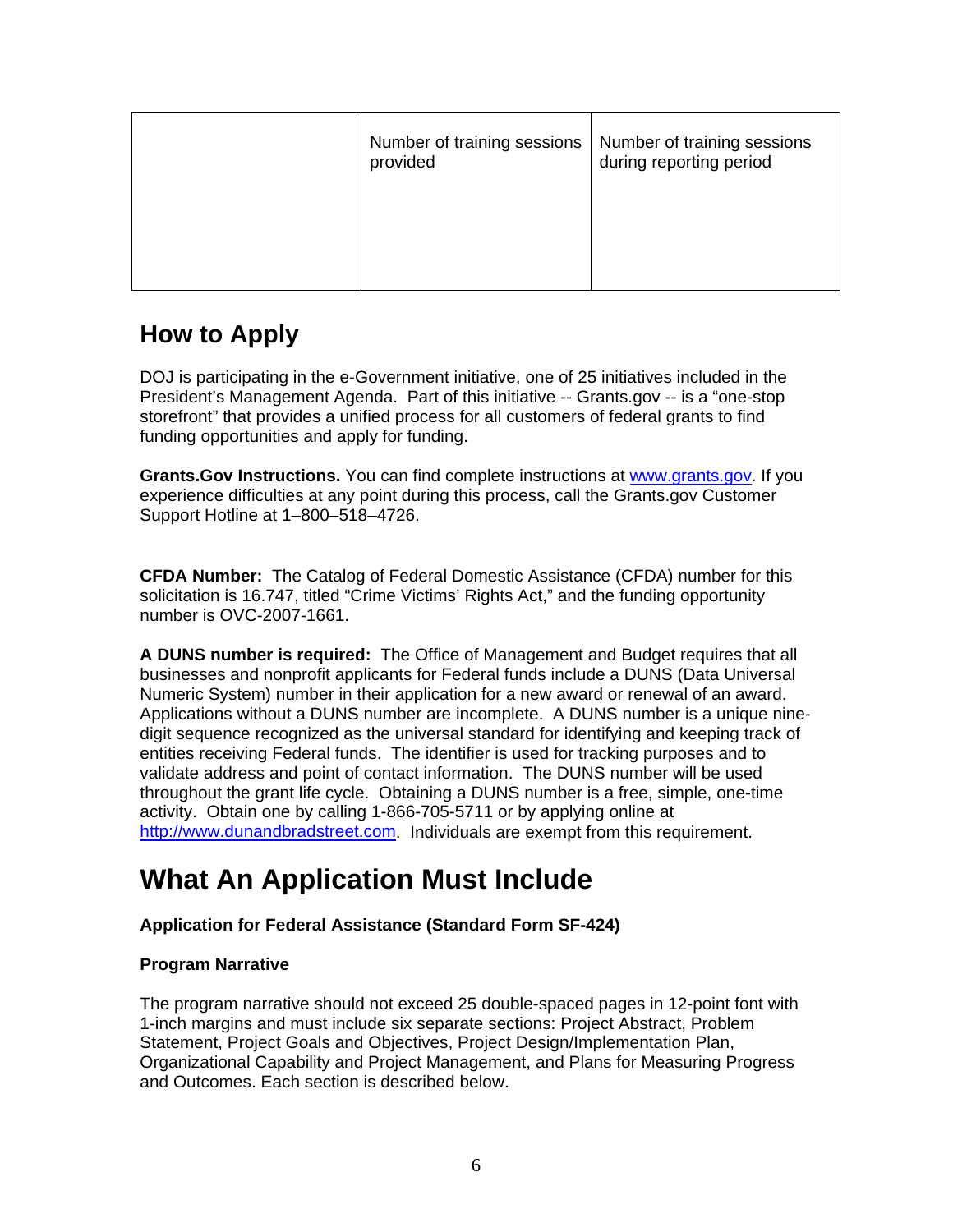- **Project Abstract:** The application should include a one-page summary that describes the project's purpose, goals, and objectives, as well as the activities that will be implemented to achieve these goals and objectives, methods, and outcomes.
- **Problem Statement:** The problem statement must describe the need for the project and provide a clear statement of how funding will support the project=s value to the victims' field by meeting a stated goal.
- **Project Goals and Objectives:** The applicant must specify the goals and objectives of the project. The objectives should be measurable and relate directly to the issues described in the problem statement. The goals should state the overall purpose of what is to be accomplished. The objectives should describe the steps necessary to reach the goals or how the goals will be accomplished. The application should clearly describe how funding will support the overall success of the project.
- **Project Design/Implementation Plan:** The project design and implementation plan must describe the project strategy and discuss how the strategy will address the identified problems and support the goals and objectives. The applicant's strategy or design must include a description of project phases, tasks, activities, staff responsibilities, and clear descriptions of interim deliverables and final products. It must include a time-task plan that clearly identifies objectives, major activities, and products.

The applicant must describe the strategy, tasks, and time-task plan for the planning year effort. Applicants must develop a time-task plan that clearly identifies major activities and products. This plan must include the designation of organizational responsibility, a schedule for the completion of the activities, and the submission of finished products. In preparing the time-task plan, applicants should make certain that all project activities will occur within the proposed project period. The plan also must provide for the submission of financial and progress reports. All recipients are required to submit semiannual progress reports and quarterly financial reports. **Applicants should keep in mind the OVC requirement that final drafts of all publications, including videos, are to be submitted 120 days before the end of the grant period. In most instances, the draft publication will undergo an external review by subject matter experts retained by OVC to provide written comments on the publication's accuracy, relevance, and readability, and to provide suggestions to enhance the publication. In all instances, the publication will be reviewed internally by OVC and other DOJ agencies.** For further guidance on the publication process, visit the OVC's Publishing Guidelines for Print and Web Media online at http://www.ojp.usdoj.gov/ovc/publications/infores/pubguidelines/welcome.html.

• **Organizational Capability and Project Management:** Applications must include a clear description of the applicant's management structure. Applications must include a description of the proposed professional staff members' unique qualifications that will enable them to fulfill their grant responsibilities. Applicants must describe how the program will be managed and include an organizational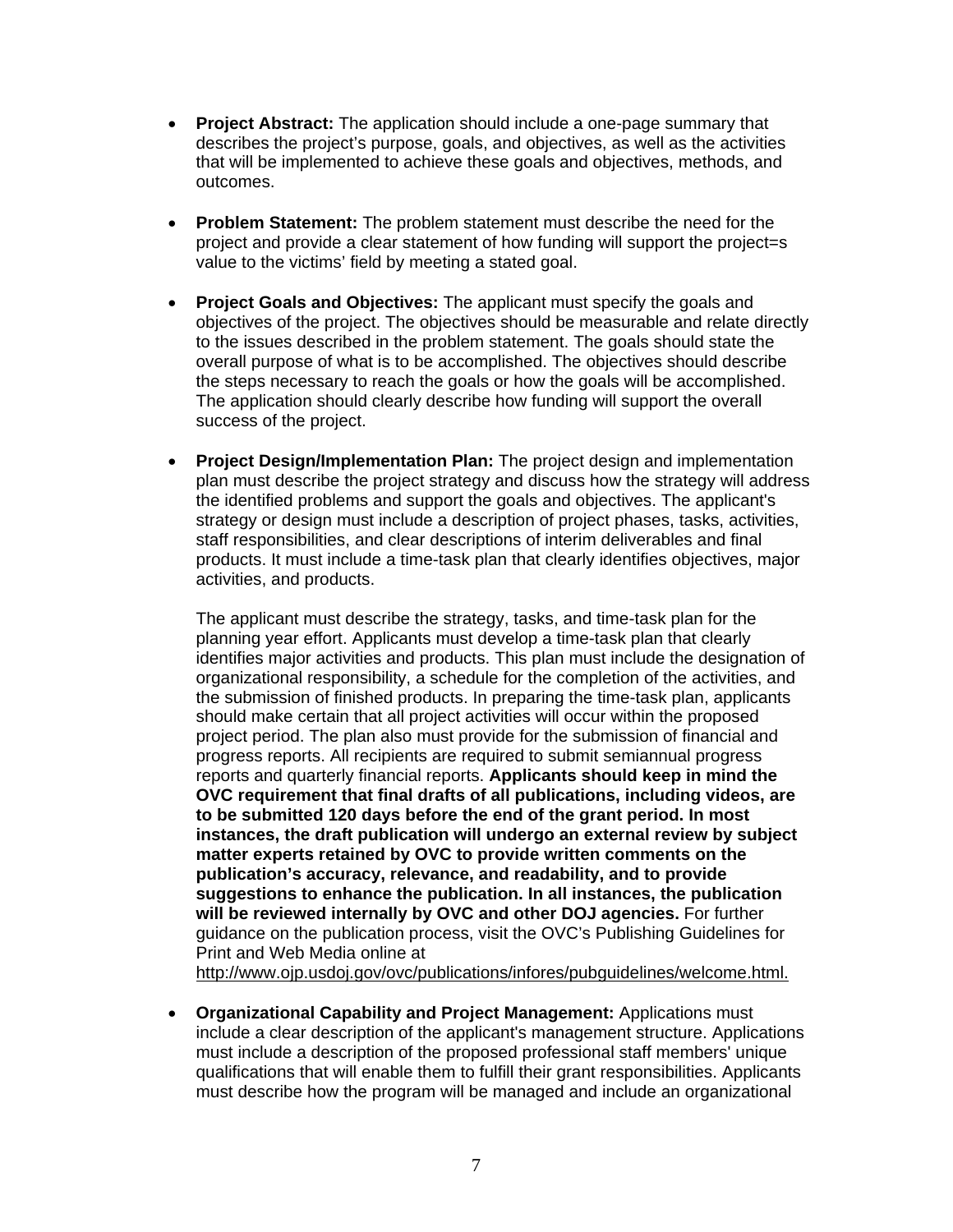chart or information describing the roles and responsibilities of key organizational and functional components and personnel. Applicants must also include a list of personnel responsible for managing and implementing the major stages of the project. The project director must have both the substantive expertise and experience to perform crucial leadership functions and sufficient time to devote to the project to provide the needed guidance and supervision. Job descriptions should be attached.

• **Plans for Measuring Progress and Outcomes:** Evaluation is critical to ensure that each OVC project is operating as designed and achieving its goals and objectives. Accordingly, each application must provide a plan to assess the project's effectiveness and to evaluate accomplishment of project goals and objectives. Applicants should describe how they will assess performance in attaining the identified outcomes. Goals and objectives must be clearly stated, links established between program activities and objectives, and performance measures identified. Performance measures will address a mix of immediate and intermediate outcomes and, as appropriate and feasible, information on longterm impact. The evaluation plan should identify all resources that will be devoted to conducting the assessment including identification of staff members and staff time, use of outside consultants to assist with the assessment, and any other support costs associated with conducting an evaluation. Applicants must provide details on how the applicant will track and report, on a quarterly basis, information on services, including legal representation or assistance, provided to victims and service providers using a Victim Services Tracker report submission form. Further directions for reporting, as well as a template report form, will be provided at the time of grant award notification. Award recipients will also be required to submit assessment information as part of the semiannual progress report, as well as part of the final report due within 120 days of project completion.

OVC is required to report its programmatic results annually, in accordance with the Government Performance and Results Act (GPRA). OVC summarizes the individual results and outcomes of all discretionary grant programs, indicating whether the programs are successfully meeting their objectives. OVC depends on its grantees to provide accurate, timely, and relevant information on grant progress and impact.

### **Budget and Budget Narrative**

The applicant is required to complete the budget narrative and budget detail worksheet (see description below). The budget narrative justifies or explains each budget item and relates it to project activities. The budget narrative provides a justification for all proposed costs and should closely follow the content of the budget detail worksheet. For example, the narrative should explain how fringe benefits were calculated, how travel costs were estimated, why particular items of equipment or supplies must be purchased, and how overhead or indirect costs were calculated. The budget narrative should justify the specific items listed in the budget detail worksheet in all cost categories and demonstrate that all costs are reasonable.

#### **Budget Detail Worksheet**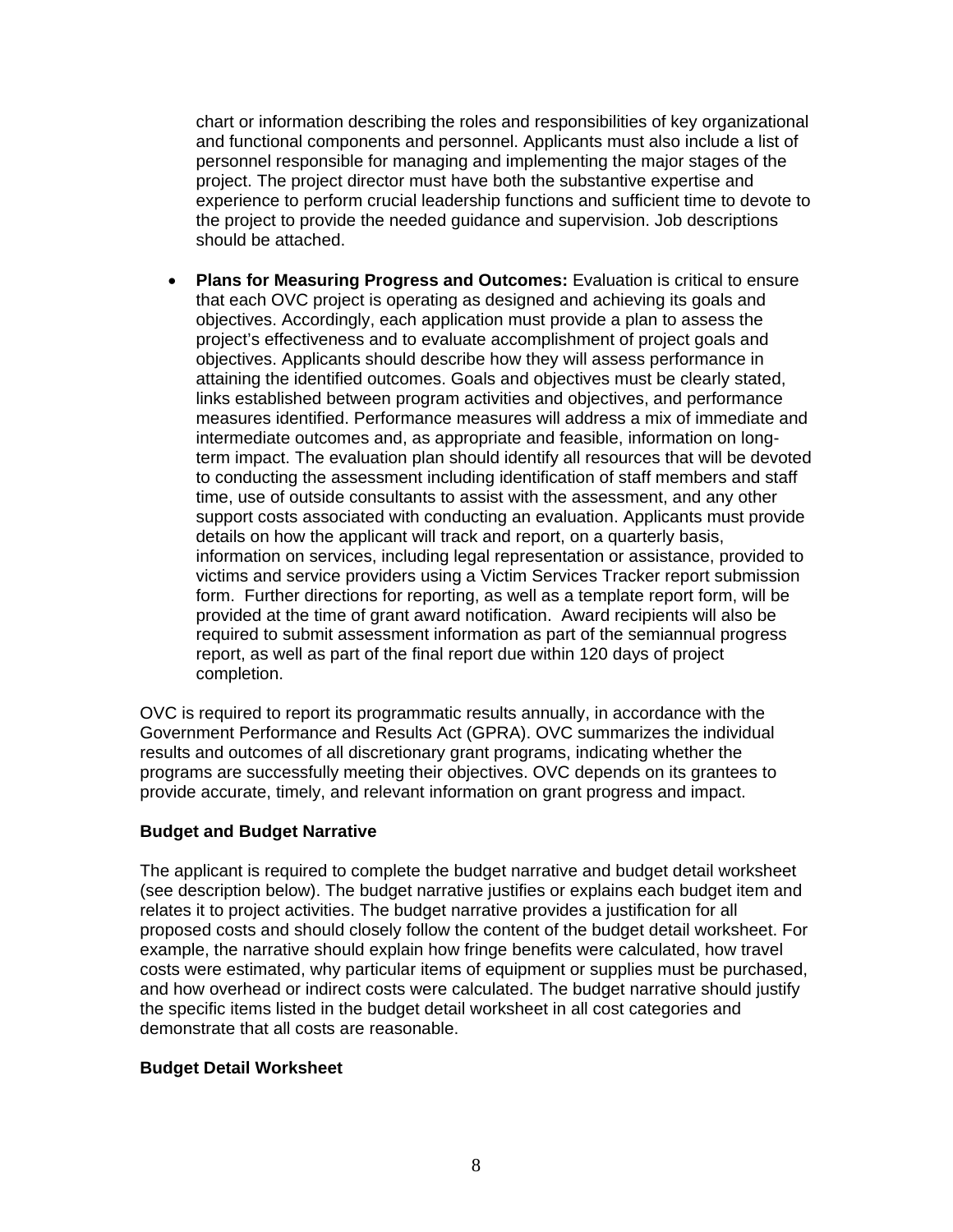The completion of this form is required in support of the budget narrative form described above. The budget detail worksheet must list the cost of each budget item and show how the costs were calculated. For example, costs for personnel should show the annual salary rate and the percentage of time devoted to the project for each employee to be paid through grant funds. The budget detail worksheet should present a complete and detailed itemization of all proposed costs. A sample budget detail worksheet form, which can be used as a guide to assist you in preparation of the budget detail worksheet and narrative, can be downloaded by visiting http://www.ojp.usdoj.gov/oc and clicking on Standard Forms. (Completion of this form is required).

#### *Note: Total costs specified in the Budget Detail Worksheet must match the total amount on line 15.g of the SF 424.*

When completing both the budget narrative attachment form and the budget detail worksheet, applicants must also consider the following:

1) Training: Applicants should plan to attend an annual OVC discretionary grantee meeting in Washington, D.C., and with the exception of local grantees, should include line items detailing all estimated travel expenses associated with attending this meeting. Applicants that receive annual funding of more than \$100,000 should also budget costs to attend one Financial Management Training Seminar sponsored by Office for Justice Programs' (OJP) Office of the Comptroller (OC), unless the grantee has previously attended this seminar. Specific information (such as dates and locations of upcoming OC events) can be found at http://www.ojp.usdoj.gov/oc/fmts.htm.

2) Program Match: A financial or in-kind match is not required for this grant.

3) Consultant Rates: Consultant rates may not exceed the maximum of \$450/day or, if paid by the hour, \$56.25/hour for a maximum 8-hour workday per award.

4) Travel: Travel costs associated with project staff who are not directly employed by the grantee organization must be listed under the Consultant Budget category on the budget information sheet.

5) OJP *Financial Guide*: All grantees are required to comply with the regulations and requirements outlined in the OJP Financial Guide. The Financial Guide includes information on allowable costs, methods of payment, audit requirements, accounting systems, and financial records. Copies are available from the Department of Justice Resource Center (1B800B421B6770) and also through the OJP Web site at http://www.ojp.usdoj.gov/FinGuide/. This document will govern the administration of funds by all successful applicants and their contractors.

### **Indirect Cost Rate Agreement**

Indirect costs are allowed provided the applicant has a federal approved indirect cost rate agreement.

Applicants that do not have a federally negotiated indirect cost rate and wish to establish one can submit a proposal to their "cognizant" federal agency. Generally, the cognizant federal agency is the agency that provides the preponderance of direct federal funding. This can be determined by reviewing an organization's schedule of federal financial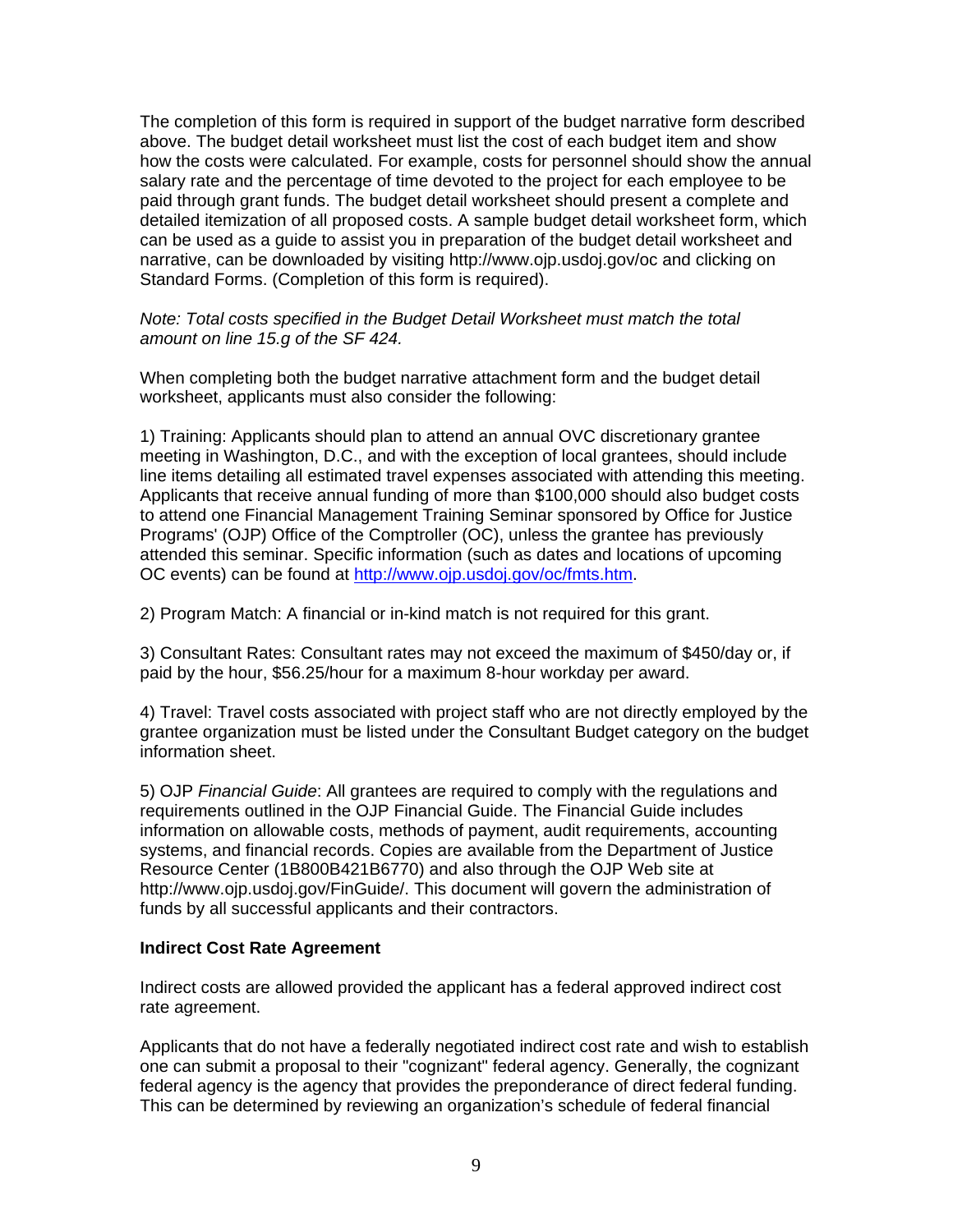assistance. If DOJ is your cognizant federal agency, obtain information needed to submit an indirect cost rate proposal at http://www.ojp.usdoj.gov/oc/indirectcosts.htm.

### **Other Attachments**

- Other attachments include the following materials:
- Résumés of key personnel must be provided (required).
- Letters of support and/or memoranda of understanding (MOU) must be provided from agencies and organizations whose support and collaboration is integral to the successful implementation of the project (required).
- Other attachments as needed (if applicable).

### **Selection Criteria**

Applications will be reviewed by a peer review panel using the following criteria:

- **Statement of the Problem(s) to Be Addressed and Goals and Objectives.** The problem statement must provide a strong rationale for the project and clearly describe how the proposed program will be of value to the victims' field by meeting a stated goal. The goals and objectives must be clearly specified, relate directly to the problem statement, and should focus on victim assistance rather than prevention activities. The goal(s) should state the overall purpose of what is to be accomplished, within the context of what the project has already accomplished. The objectives should describe the steps necessary to accomplish the goal(s), within the context of what the project has already accomplished.
- **Program Design/Implementation Plan.** The program strategy/methodology must include sufficient detail so that the OVC grant monitor and peer reviewers can understand what will be accomplished, how it will be accomplished, and who will accomplish it. All proposed tasks should be presented in a way that allows a reviewer to see the logical progression of tasks and to be able to relate the tasks directly to the accomplishment of the project goal(s) and objectives. Projected activities should be realistic and reflect the project's allocated time, staff, and funding. Applicants who propose use of donated resources (air time, print space, etc.) as well as innovative strategies for outreach will be more favorably considered. A clear picture of the contents or components of the public awareness campaign is important as well as a detailed plan for disseminating related information to the targeted audience. In addition, the implementation plan should include a strategy for involving and coordinating with other organizations in the community that provide relevant services and resources.
- **Organizational Capability.** Applicants must demonstrate how their resources, capabilities, and experience will enable them to achieve the goals and objectives. The applicant must document its capability to undertake and complete a federally funded project, including evidence that the applicant possesses the requisite staff and expertise. Organizational capability will be assessed on the basis of (1) the applicant's described management structure, results of the current grant efforts,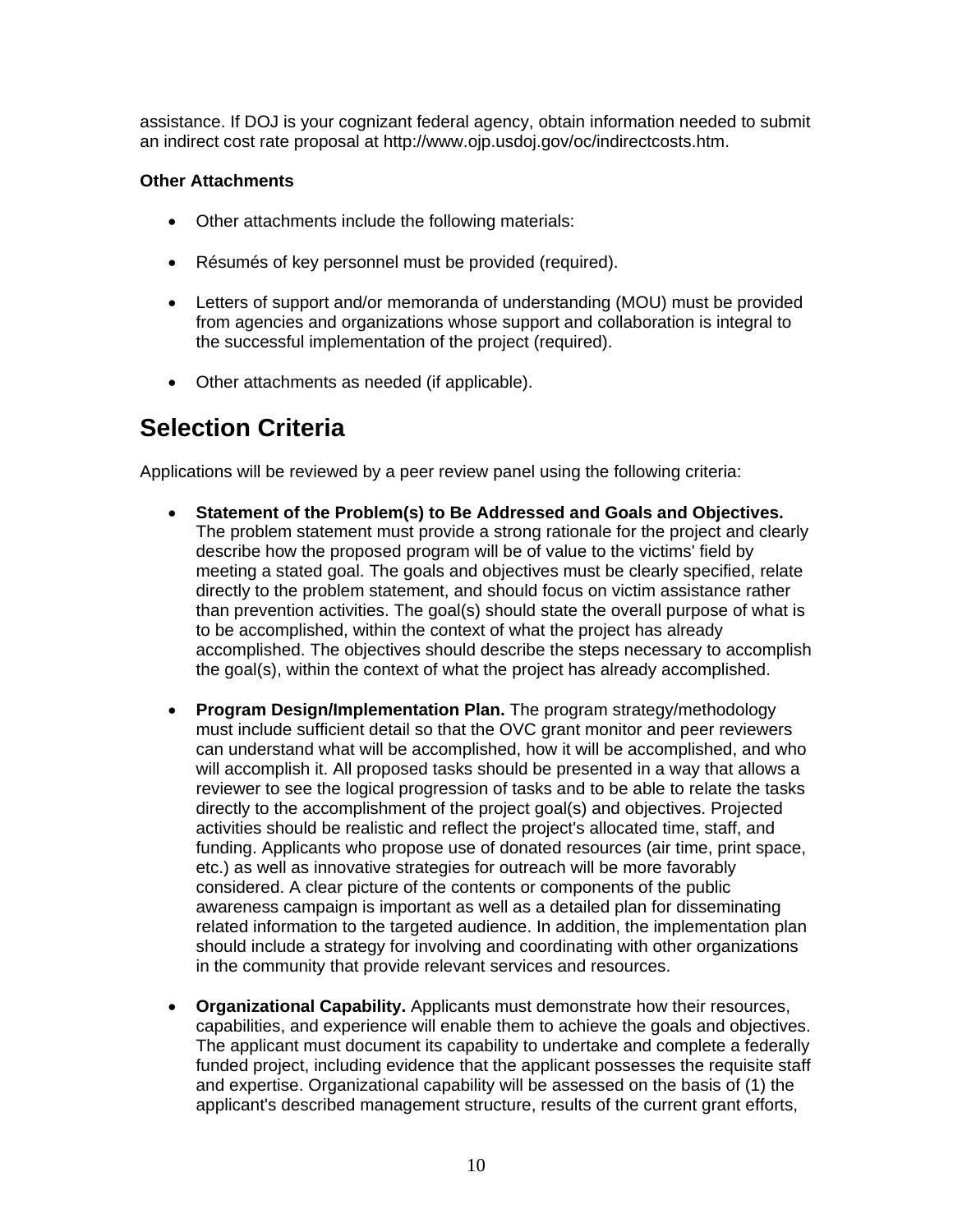and financial capability; and (2) the applicant's project management plan and documentation of the professional staff members' unique qualifications to perform their assigned tasks. Applicants must clearly establish that their experience and resources enable them to achieve the goals and objectives that they propose to accomplish with the funding.

- **Plans for Measuring Progress and Outcomes. Applicants** must describe their plan for measuring project progress and success. All applications must contain a plan for evaluating the accomplishment of project goal(s) and objectives. All applications must include all of the standardized performance measures established for this project as listed in the solicitation. Applicants must describe how the evaluation data will be gathered and analyzed and the resources that are being committed for this purpose. In determining the quality of the evaluation plan, the following factors will be considered:
	- Extent to which the evaluation plan provides detailed information for increasing the effectiveness of the project's management and administration, documentation that objectives have been met, and assessment and evaluation of information measuring the overall effectiveness of the project.
	- Extent to which the proposed methods of evaluation are thorough, feasible, and appropriate to the goals, objectives, and outcomes of the proposed project.

## **Review Process**

OVC staff will review applications for completeness and responsiveness to this application guidance. Responsive applications will be forwarded for peer review. On approval by the OVC Director, the application selected for funding will be forwarded for award processing, subject to the final approval of the Assistant Attorney General for OJP. Funding will not be awarded to applicants with overdue financial and/or progress reports for existing OJP grants.